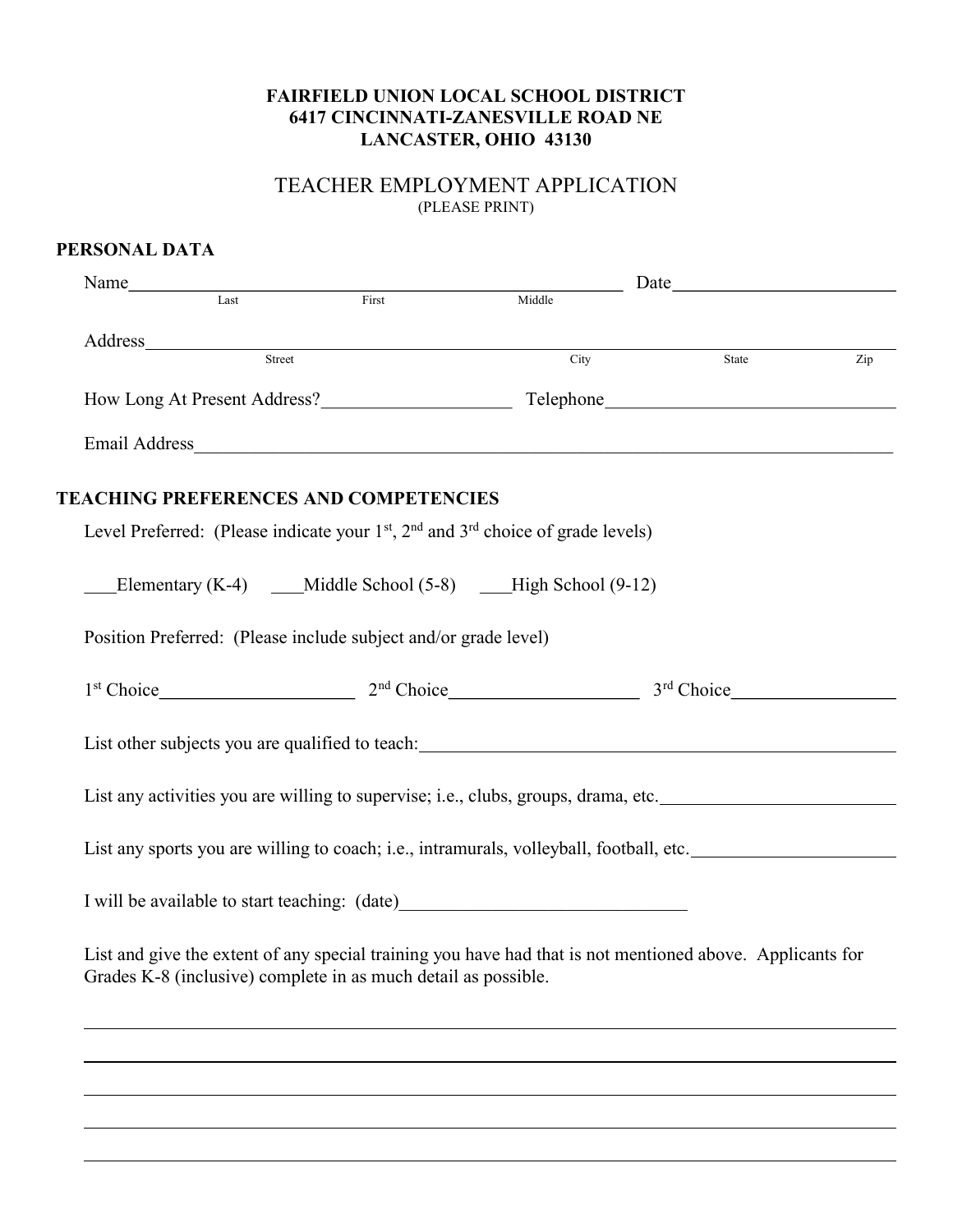# **CERTIFICATION**

Note: Please submit a photocopy of all of your Ohio teaching certificates with this application.

| Ohio Certificates<br>You Hold | Date<br>Issued | Date of Expiration | Certificate Number | Subject or Grades<br>Appearing on Certificates |
|-------------------------------|----------------|--------------------|--------------------|------------------------------------------------|
|                               |                |                    |                    |                                                |
|                               |                |                    |                    |                                                |
|                               |                |                    |                    |                                                |
|                               |                |                    |                    |                                                |

# ACADEMIC PREPARATION FOR TEACHING

List high schools, colleges, universities, and training institutions attended.

|                        | <b>Dates</b><br><b>Attended</b> | School and<br>Location | Degree/<br>Date | <b>Major</b> and<br><b>Minor</b> | <b>Semester</b><br><b>Hours</b> | Grade<br>Average |
|------------------------|---------------------------------|------------------------|-----------------|----------------------------------|---------------------------------|------------------|
| Н.                     |                                 |                        | Diploma         |                                  |                                 |                  |
| S.                     |                                 |                        |                 |                                  |                                 |                  |
| $\mathbf U$            |                                 |                        |                 |                                  |                                 |                  |
| $\mathbf N$<br>ш       |                                 |                        |                 |                                  |                                 |                  |
| V                      |                                 |                        |                 |                                  |                                 |                  |
| ${\bf E}$<br>${\bf R}$ |                                 |                        |                 |                                  |                                 |                  |
| ${\bf S}$              |                                 |                        |                 |                                  |                                 |                  |
| п<br>T                 |                                 |                        |                 |                                  |                                 |                  |
| ш<br>$\bf E$           |                                 |                        |                 |                                  |                                 |                  |
| ${\bf S}$              |                                 |                        |                 |                                  |                                 |                  |

| Any degree presently pursuing | Date degree to be conferred |
|-------------------------------|-----------------------------|
|                               |                             |

| Distinctions and Honors: |  |
|--------------------------|--|
|--------------------------|--|

Activities:

l

## TEACHING EXPERIENCE

A. Student Teaching

| <b>Name of School</b><br><b>City and State</b> | <b>Grades and</b><br><b>Subjects Taught</b> | <b>Supervising Teacher/</b><br><b>Phone Number</b> | <b>Dates</b> |
|------------------------------------------------|---------------------------------------------|----------------------------------------------------|--------------|
|                                                |                                             |                                                    |              |
|                                                |                                             |                                                    |              |
|                                                |                                             |                                                    |              |
|                                                |                                             |                                                    |              |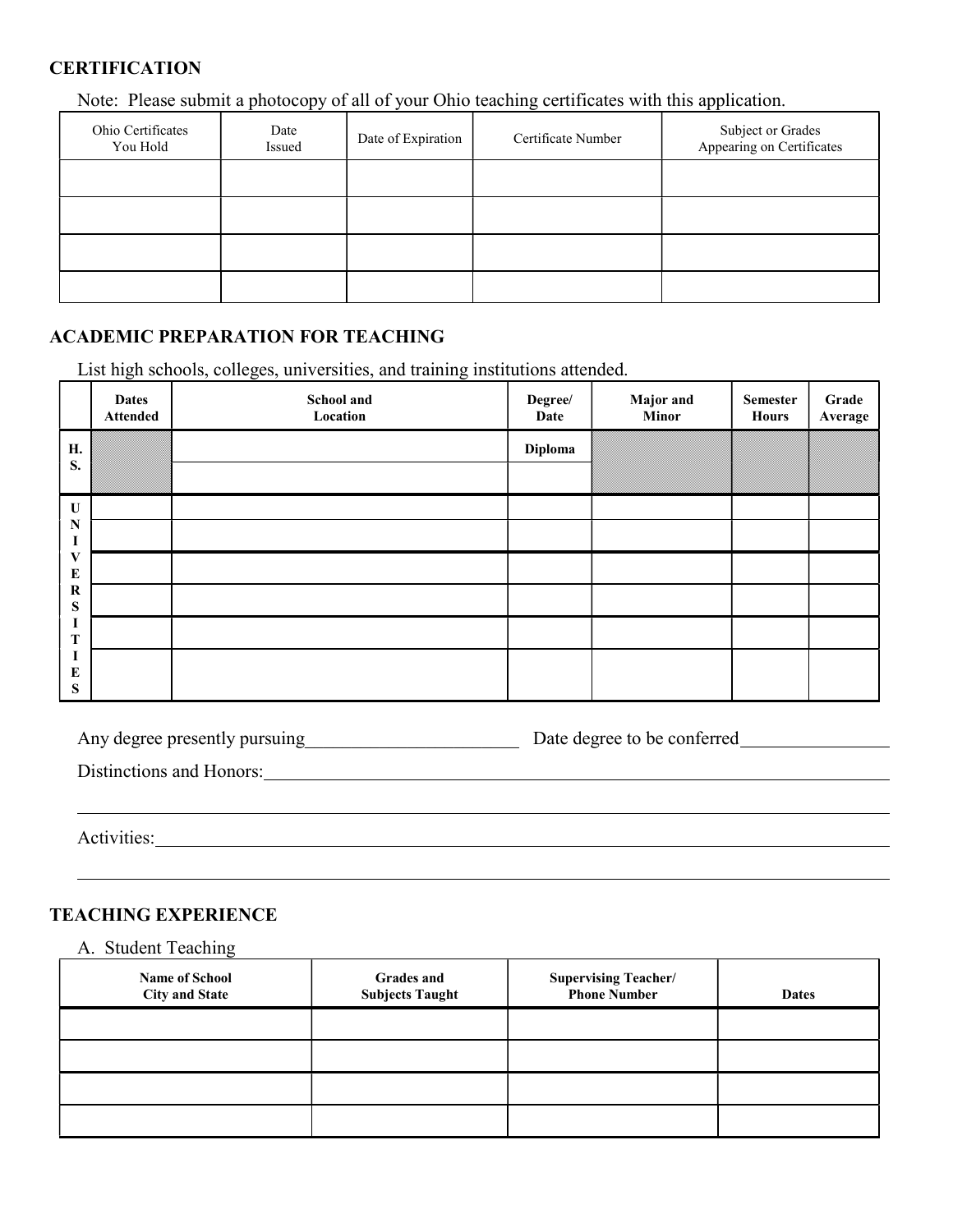B. Regular Teaching - Include all contracted positions you have held as a certificated teacher and school administrator. List chronologically with most recent positions first. In Ohio, 120 or more days experience in the same school equals one year.

| Name of School/<br><b>Address (Zip Code)</b> | Superintendent/Principal<br>Name/Phone No.                                                                                                                                                              | <b>Grades, Subjects Taught</b><br>and Related Assignments | <b>Dates</b><br>From | T <sub>0</sub> | <b>Total</b><br>Years |
|----------------------------------------------|---------------------------------------------------------------------------------------------------------------------------------------------------------------------------------------------------------|-----------------------------------------------------------|----------------------|----------------|-----------------------|
|                                              |                                                                                                                                                                                                         |                                                           |                      |                |                       |
|                                              |                                                                                                                                                                                                         |                                                           |                      |                |                       |
|                                              |                                                                                                                                                                                                         |                                                           |                      |                |                       |
|                                              |                                                                                                                                                                                                         |                                                           |                      |                |                       |
|                                              |                                                                                                                                                                                                         |                                                           |                      |                |                       |
|                                              |                                                                                                                                                                                                         |                                                           |                      |                |                       |
|                                              |                                                                                                                                                                                                         |                                                           |                      |                |                       |
|                                              |                                                                                                                                                                                                         |                                                           |                      |                |                       |
|                                              | You have my permission to contact any of the above mentioned persons?                                                                                                                                   |                                                           | $\Box$ Yes           | $\Box$ No      |                       |
| Are you presently under contract? $\Box$ Yes | $\Box$ No                                                                                                                                                                                               |                                                           |                      |                |                       |
|                                              | If yes, to whom? (School System)                                                                                                                                                                        |                                                           |                      |                |                       |
|                                              | Have you ever been discharged or requested to resign from a teaching or administration position?                                                                                                        |                                                           |                      |                |                       |
| $\Box$ Yes<br>$\Box$ No                      |                                                                                                                                                                                                         |                                                           |                      |                |                       |
|                                              | Have you previously applied for a position in the Fairfield Union Local Schools? $\Box$ Yes                                                                                                             |                                                           |                      | $\square$ No   |                       |
| If yes, explain                              |                                                                                                                                                                                                         |                                                           |                      |                |                       |
|                                              | List participation within the last two years in any professional activity for the improvement of the school(s)<br>where you have been employed: e.g., curriculum revision, pupil progress reports, etc. |                                                           |                      |                |                       |
|                                              |                                                                                                                                                                                                         |                                                           |                      |                |                       |
|                                              |                                                                                                                                                                                                         |                                                           |                      |                |                       |